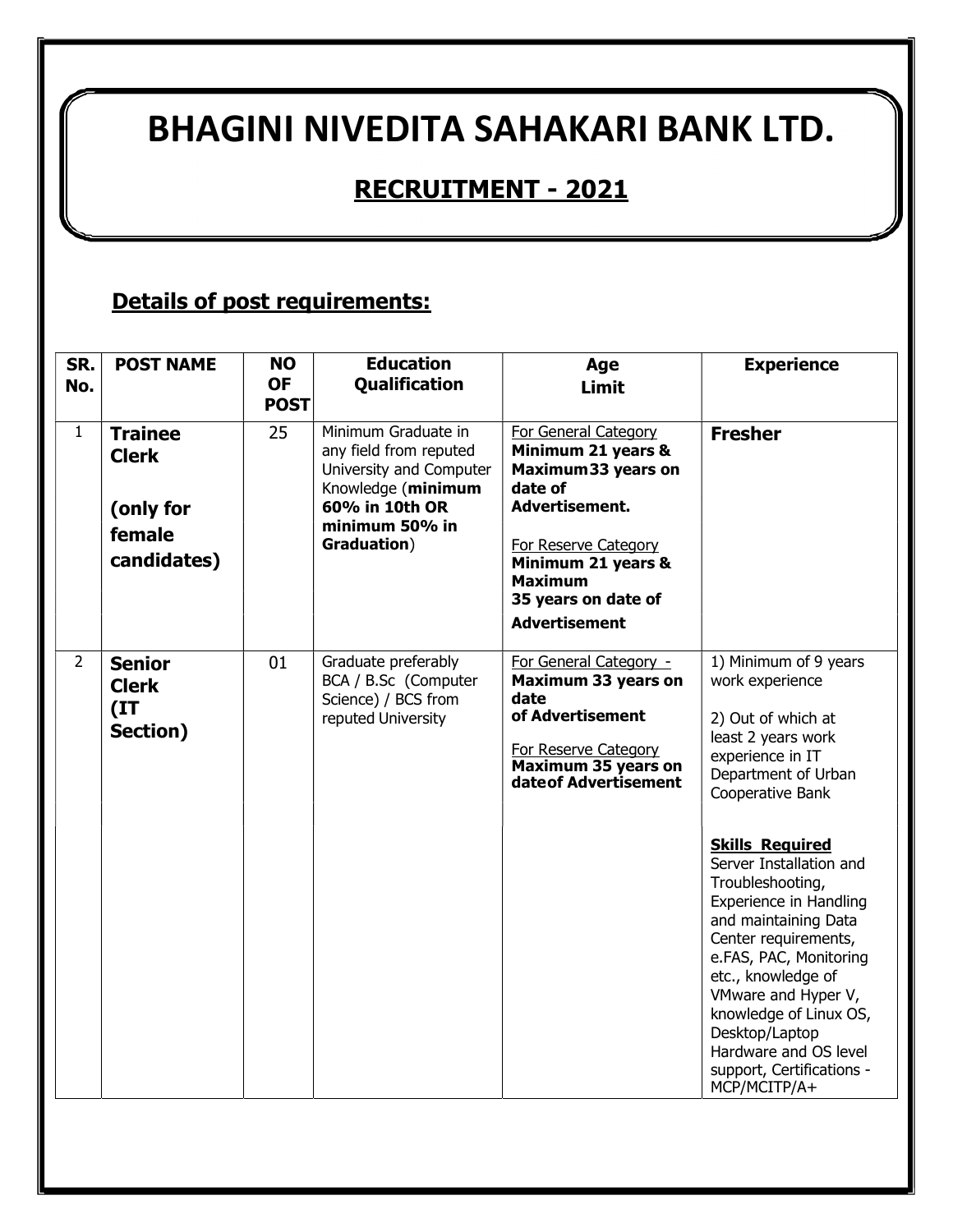## Instructions to Candidates for On-line submission of applications :

- 1) Before applying, the candidates are requested to read carefully the eligibility conditions for the post he/she is applying for.
- 2) Application Fees for both the posts is Rs.1000/- (candidates can apply for only one post)
- 3) The candidates are requested to click "APPLY" option under "Employment" option on the home page of www.vamnicom.gov.in under title "External Link". Online Applications will be accepted from above link only and no other means or mode of submission of application will be accepted.
- 4) Click on "New Registration" and select Post to apply. The candidate will receive SMS of Registration Number & Password after filling registration details. Application No and Password created should be stored securely by applicant as it is useful throughout the recruitment process.
- 5) Applicant should ensure that he / she provides a valid personal e-mail address and DND mobile number which is active till the completion of this Recruitment process. This will be treated as the registered email address and mobile number for the recruitment process.
- 6) Applicant should Login using registration number & password to make online payment of application fees (1000/-) using Debit / Credit card, Internet banking, e-wallet, UPI etc. Bank Transaction charges for online payment of application fees will have to be borne by the applicant. Safe and secure payment is sole responsibility of applicant.
- 7) Applicant should ensure that he / she enters correct Name, Date of Birth and all other details at the time of registration. Fees once paid will not be refunded under any circumstances.
- 8) Dates of online fees payment and submitting online application

| Online fees payment               | From 24/03/2021 (11.00 AM) To 07/04/2021 (05.00 PM) |  |
|-----------------------------------|-----------------------------------------------------|--|
| Online Submission of applications |                                                     |  |

- 9) After successful payment of fees, applicants will be enabled for entering a complete application details which consists of following :
	- Personal Details (name, address, marital status etc.)
	- Educational Details (Exam Passed, Board/University, Passing year and %)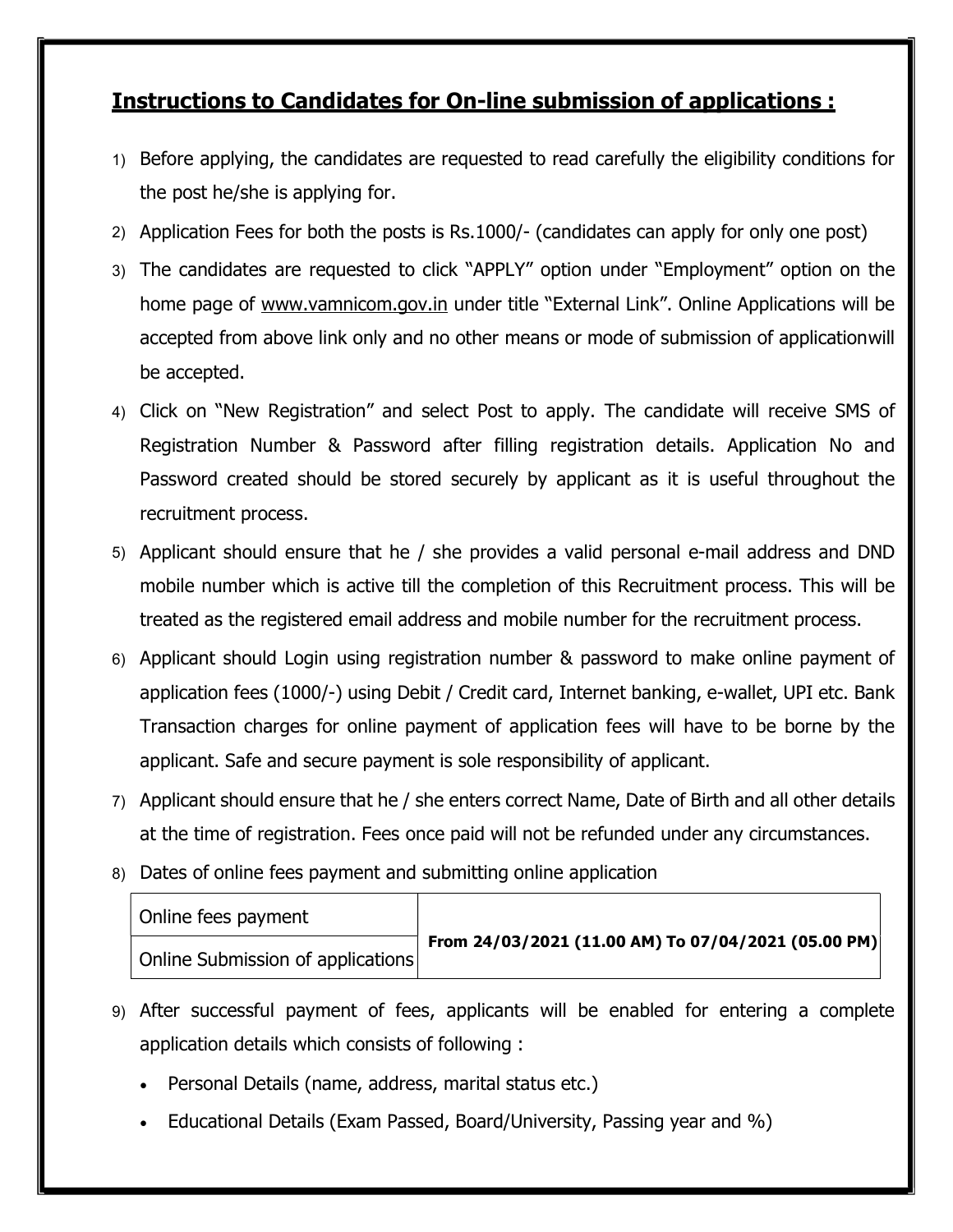- Document Upload (10th certificate, Graduation Certificate, IT Certification, Gazette Certificate (in case of name change) etc.). The original certificates to support eligibility criteria must be produced at the time of document verification / Personal Interview.
- Experience Details (Name of organization, working period, designation etc.)
- Upload latest Photograph & valid Signature
- 10) Applicant should Click 'Submit Application' to submit the application details. Applicant should verify all details before submitting as once application is submitted it cannot be edited.
- 11) Applicant must refer to the link *https://vamnicom.gov.in/en/recruitments* from time to time as all information and circulars; notifications will be uploaded on the link. It will be the sole responsibility of applicant to visit the aforesaid website from time to time to remain updated regarding recruitment process.
- 12) VAMNICOM will not be responsible for applicant not receiving the communication / SMS if the mobile number / email address / postal address is changed or set to DND or is no longer available or wrongly given. No correspondence will be entertained in this regard. VAMNICOM reserves the right to use appropriate method of communication.
- 13) Any false / incorrect information in application at any stage of recruitment process, the applicant will be disqualified. The decision of the VAMNICOM in all matters relating to recruitment shall be final and no individual correspondence will be entertained.
- 14) For any clarification, candidates may write to rvamnicom@gmail.com with copy to recruitment@vamnicom.gov.in. For any technical difficulties in online application process applicant may call Helpline Number - 09637374919 (Time 11:00 AM to 05 PM on Working days)
- 15) For clarification related to post including pay scales and other terms, the candidates may contact Bhagini Nivedita Sahakari Bank Ltd., Pune to their fullest satisfaction before applying for the post through On-line mode.